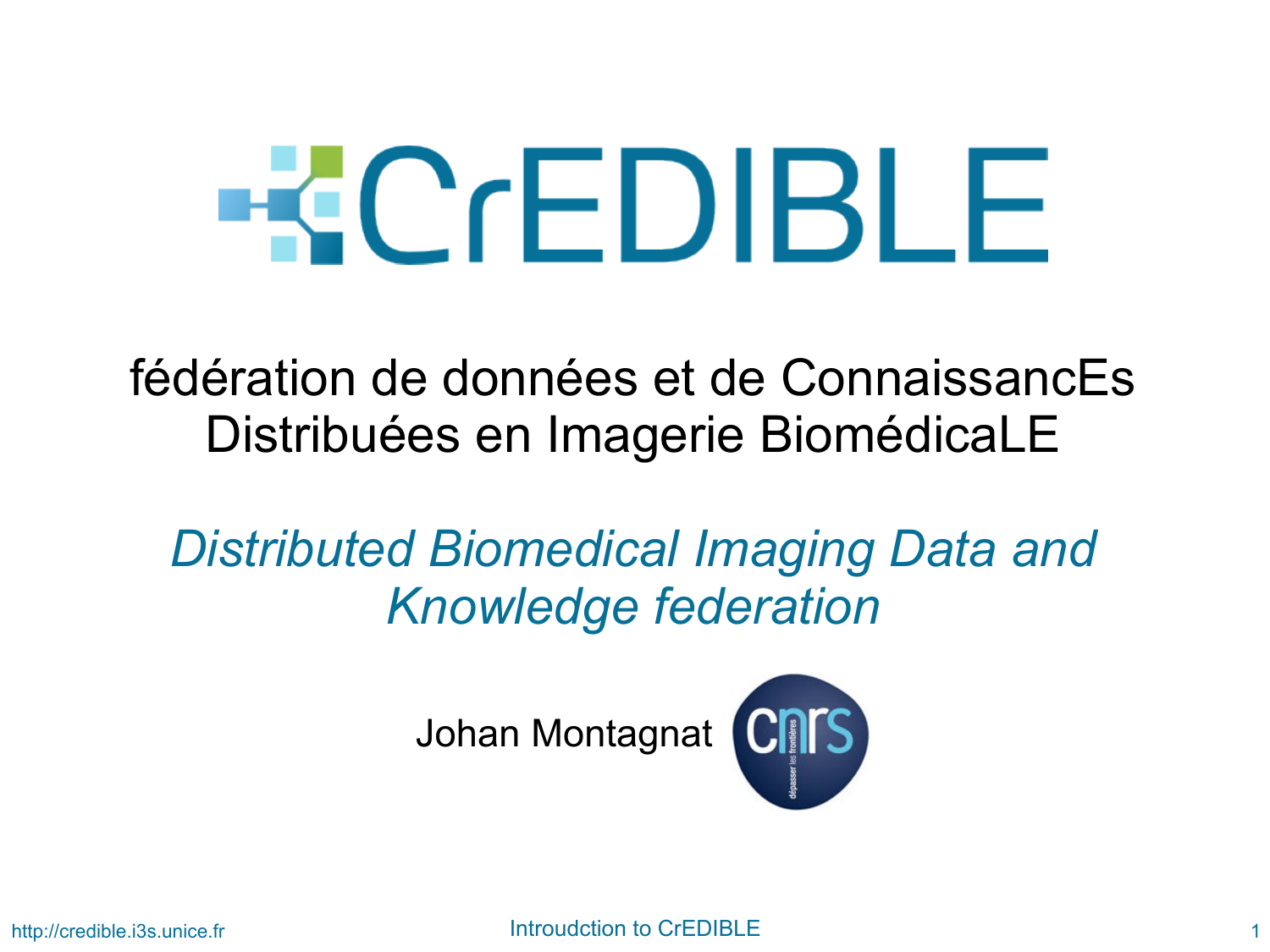#### **KCrEDIBLE** Venue information



- All lunches served on site
- Diner at Omega hotel today, 19:30
- Taxis will be organized for returning to the airport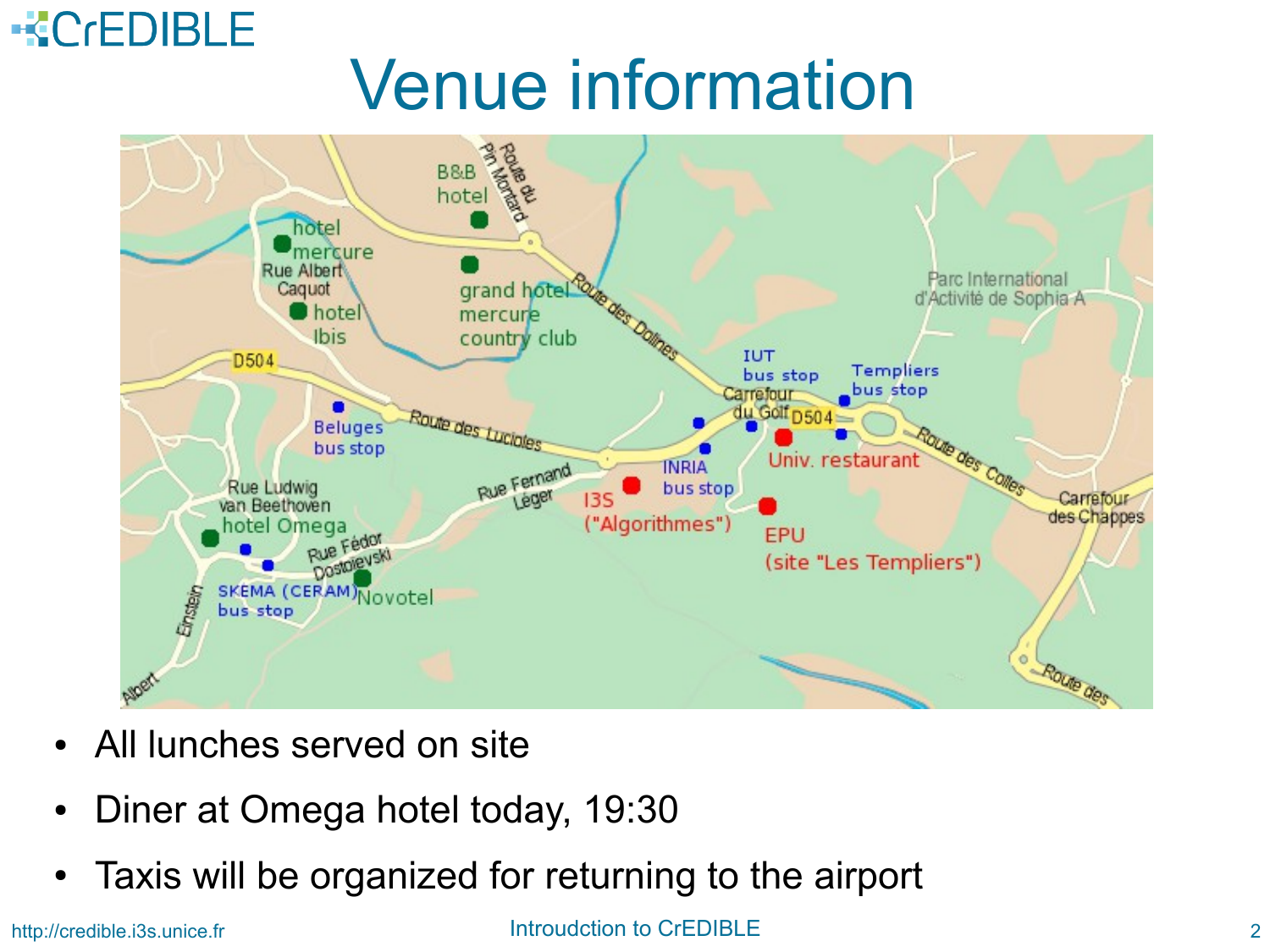

## WiFi

- Eduroam network for those who are registered
- Unice-Hotspot with individual accounts for the others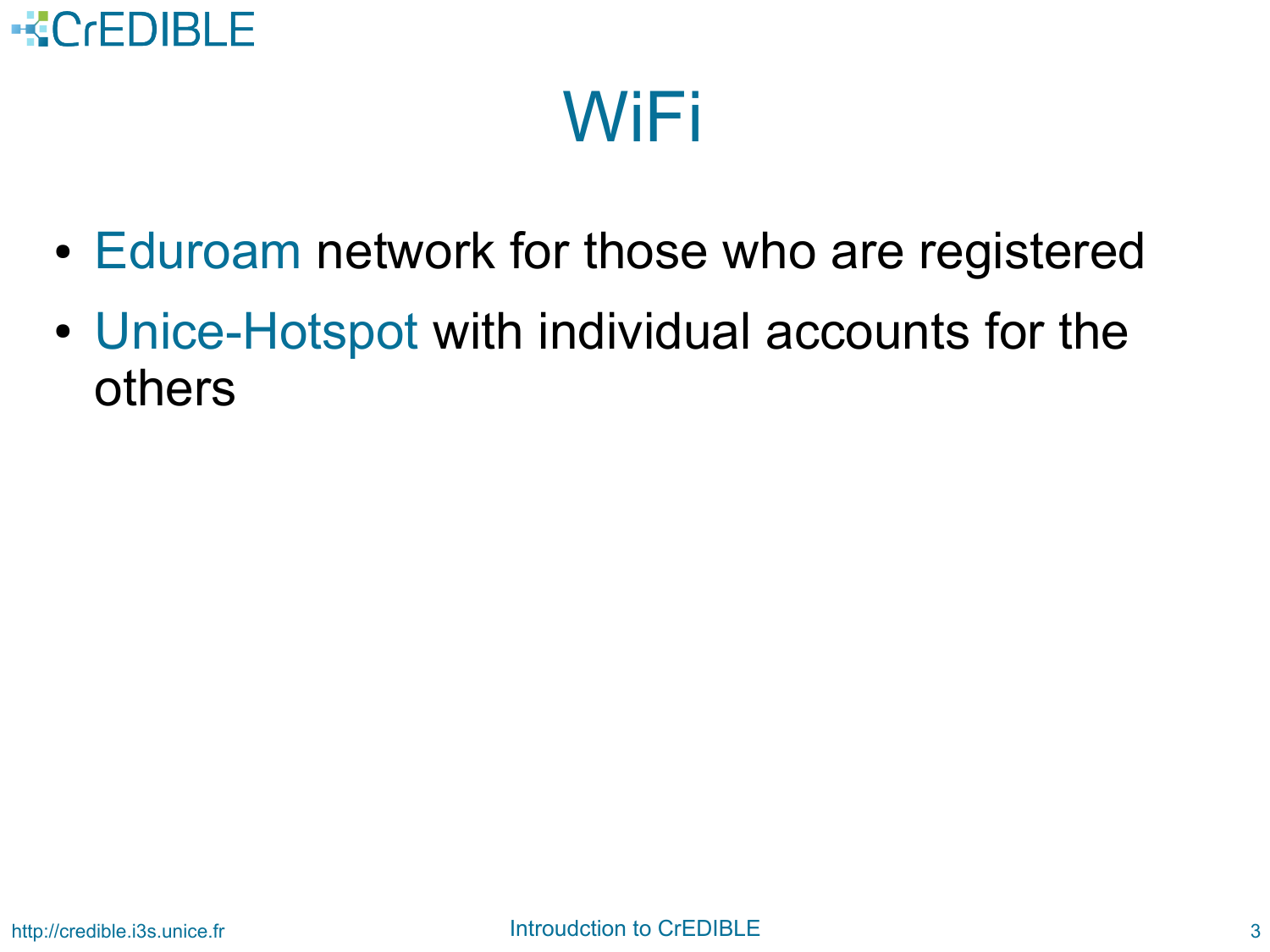#### **ECCEDIBLE**

# What is CrEDIBLE?

- National project funded by CNRS (French National Research Center)
	- Part of CNRS inter-disciplinary mission
	- "MASTODONS" call (Challenge in Big Scientific Data)
	- Five partners involved in France (CNRS, INSERM, INRIA, U. Picardie, U. Lyon)
- Started in 2012, extended on a yearly basis
- Targets biomedical image resources federation
	- Data fusion, mediation, semantic alignment, querying, link with processing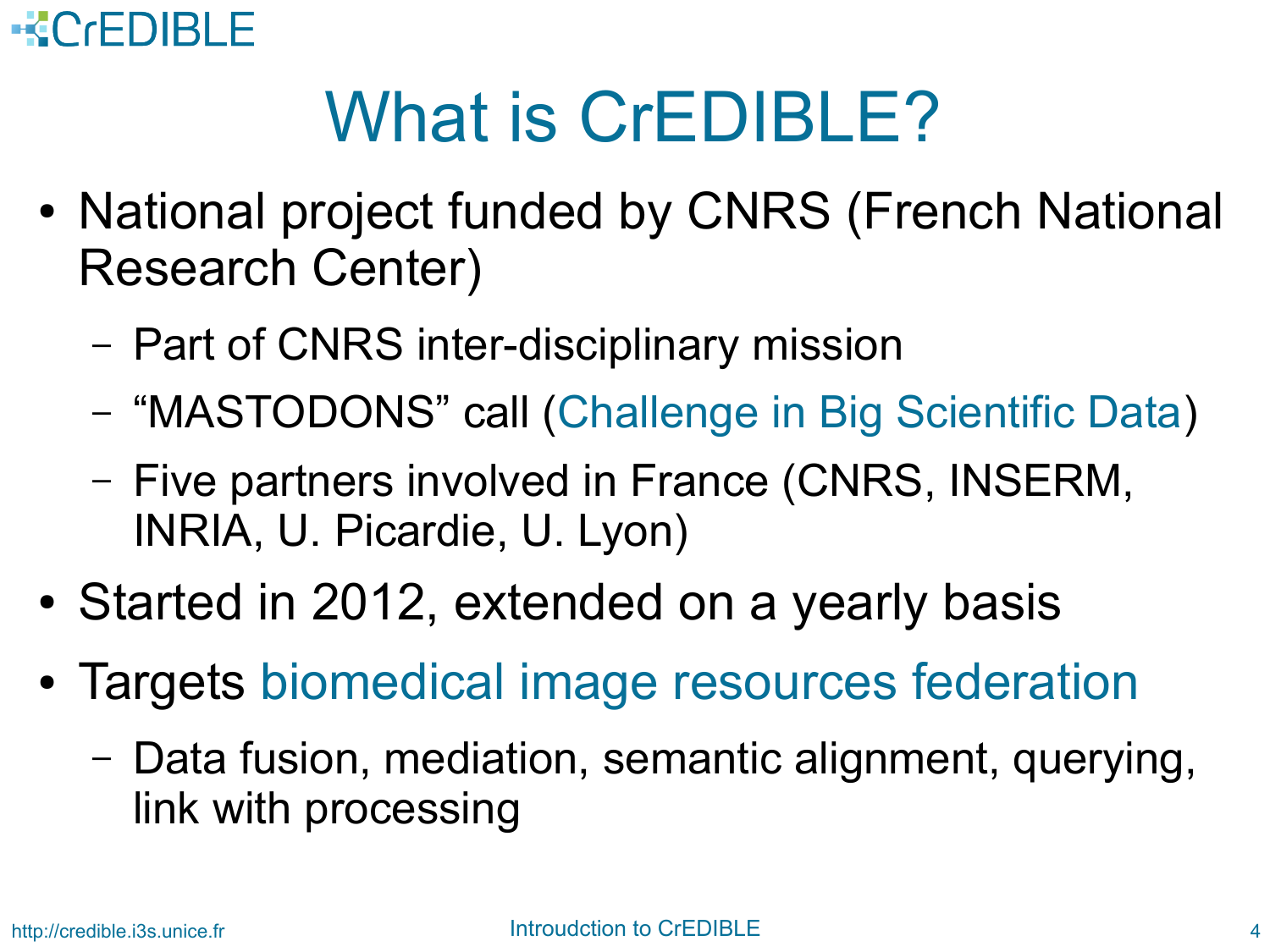#### **ECCEDIBLE**

# What is CrEDIBLE?

- Scientific networking initiative
	- Budget for networking and dissemination
	- Opening new contact opportunities
- Follow-up on various prior initiatives from project partners
	- Medical data sharing
	- Distributed computing
	- Large-scale data analysis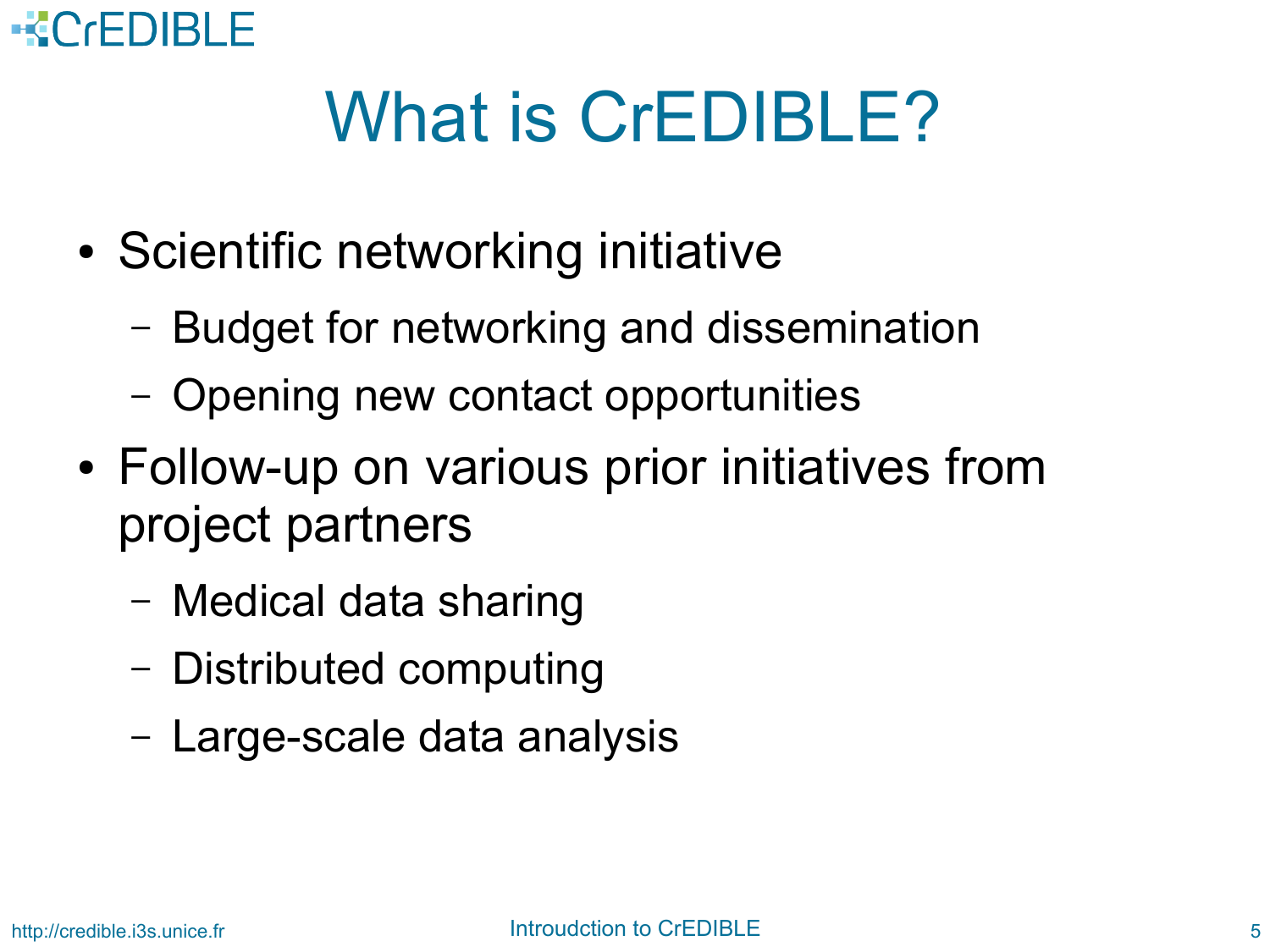#### **REDIBLE** What is this workshop?

(https://credible.i3s.unice.fr/doku.php?id=2013\_workshop)

- A multi-communities "think tank" opportunity
	- Intent to raise community discussions
		- 30 min. allocated per talk + panel for each session
	- Multi-disciplinary
	- Place for discussions
- How was it organized?
	- By invitation
	- Considering scientific themes of interest
	- Considering scientific challenges identified
- This year is the second edition
	- 2012 report: https://credible.i3s.unice.fr/doku.php?id=rapports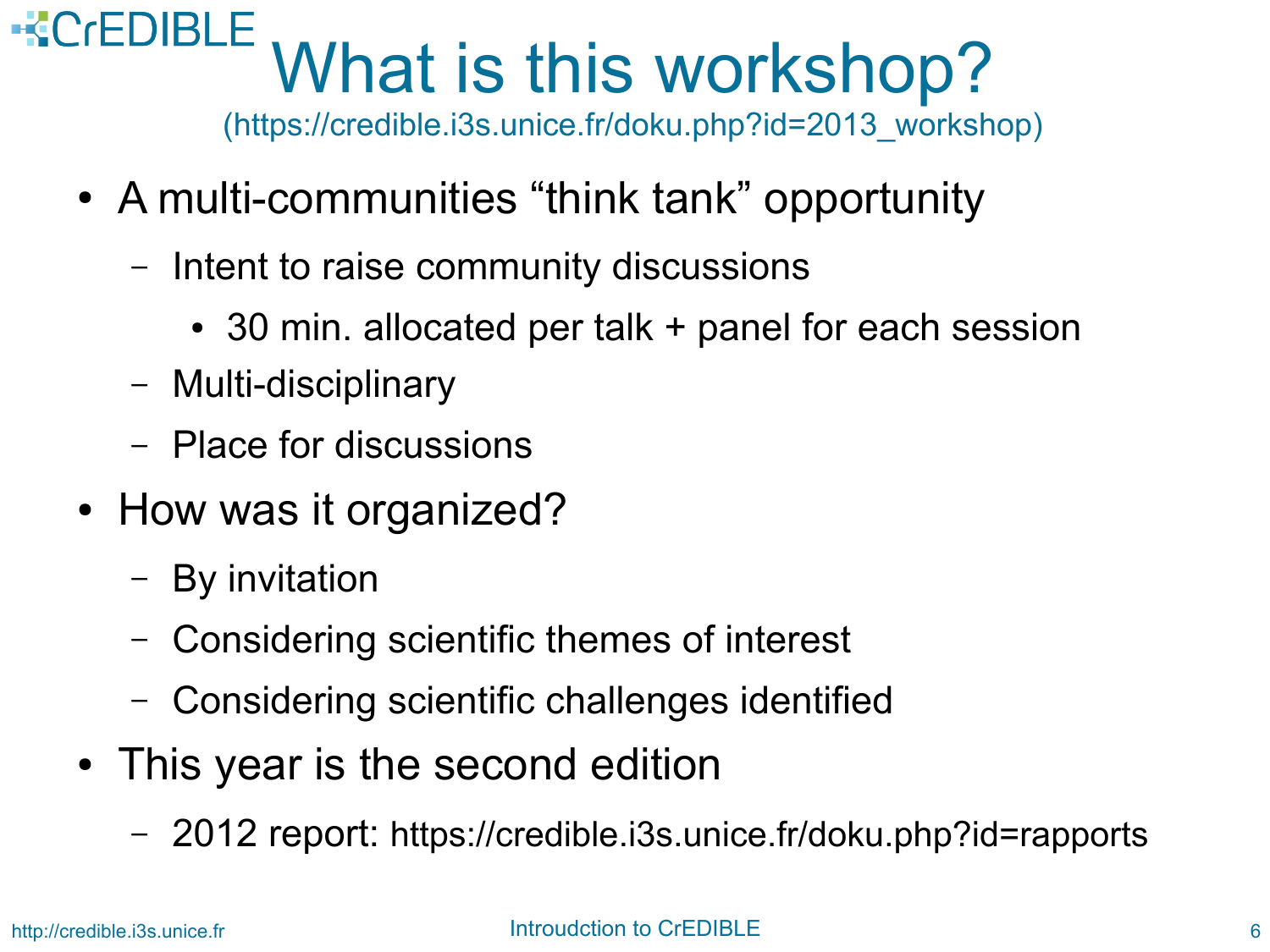#### **ECCEDIBLE**

# Biomedical data mediation & federation

- Heterogeneous databases schema mediation
- Data federation through distributed querying and query rewriting



- Scientific experiment support platform:
	- raw data  $+$  models  $+$  processing results  $+$  models  $+$  provenance...

#### http://credible.i3s.unice.fr **Introudction to CrEDIBLE** 7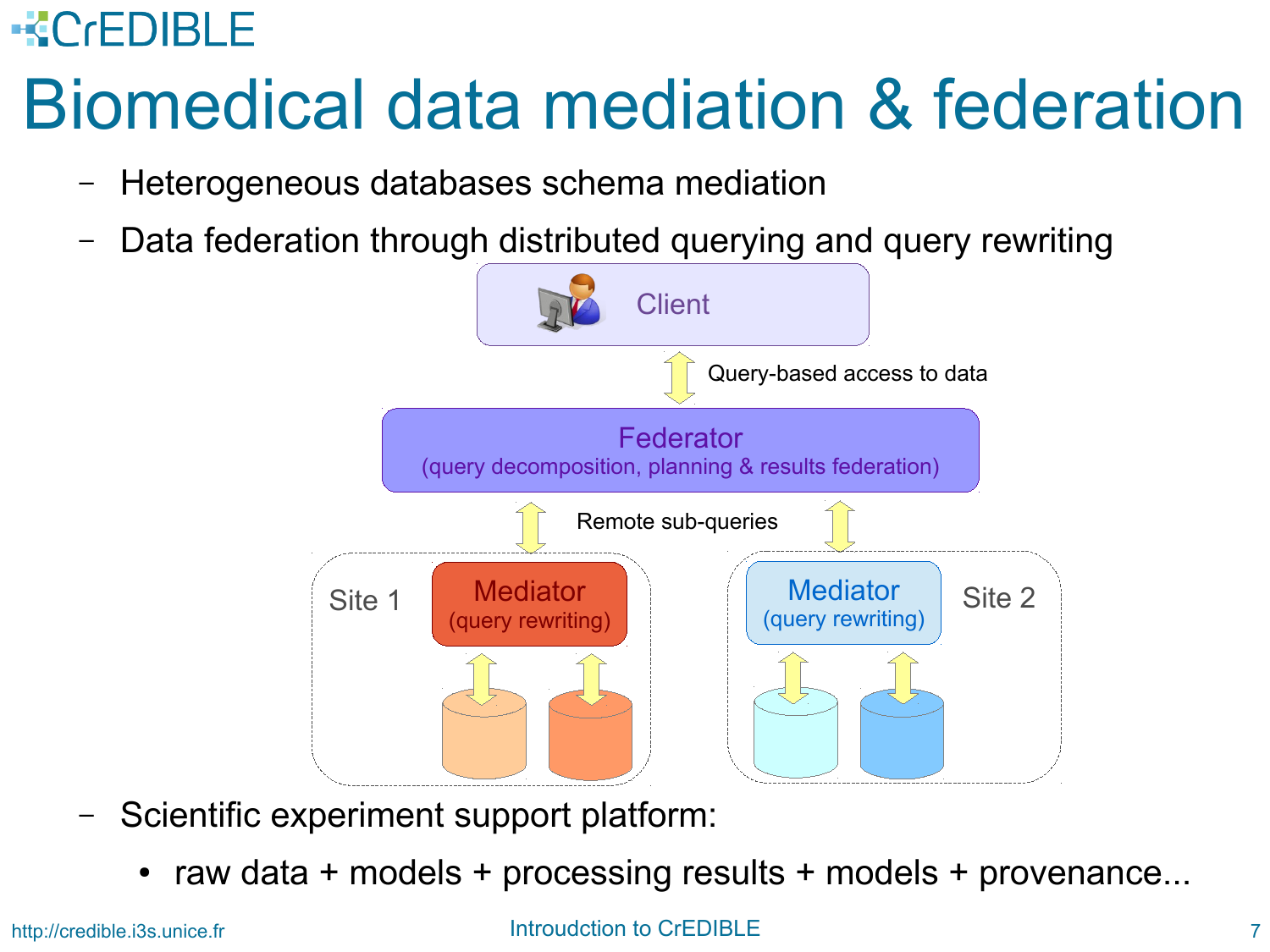#### **KCrEDIBLE** Semantic reference

- Application ontology
	- 3-levels structure
		- one Foundational ontology: i.e. DOLCE
		- Several Core ontologies
		- Several Domain ontologies
- Covering

– ...

- Data sets
- Data processing tools
- Scientific measure
- Medical context
- Data provenance
- Domain-specific rules
	- Inference abilities
- Derived relational schema

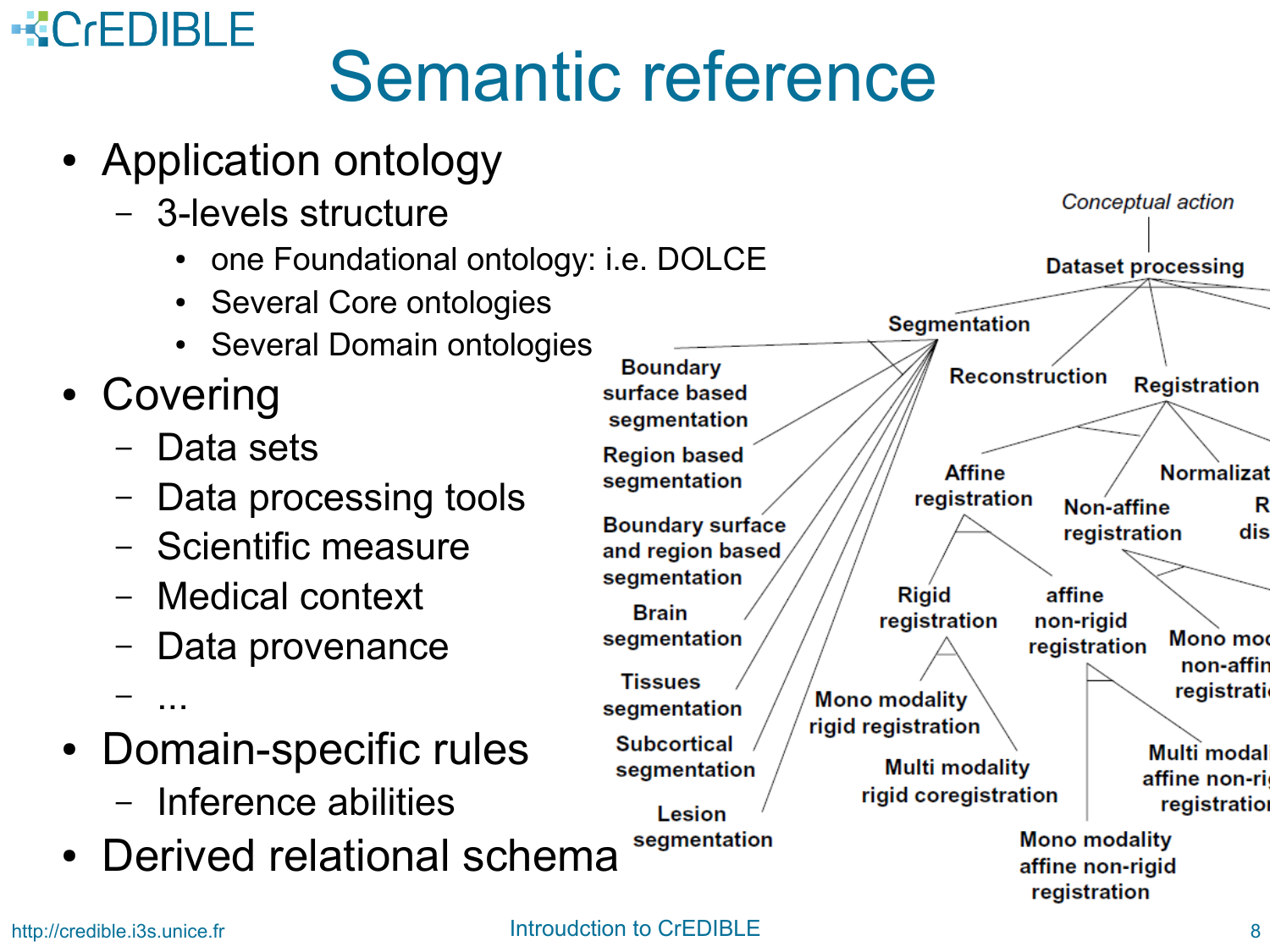#### **KCrEDIBLE**

## From relational to semantic medical stores

- Databases federation
	- Requires relational model mediation
	- Based on a semantic reference to derive the federated schema
- Based on KGRAM (Knowledge Graph Abstract Machine)
	- Semantic query engine enabling:
		- Heterogeneous data models
		- Fully supports SPARQL v1.1

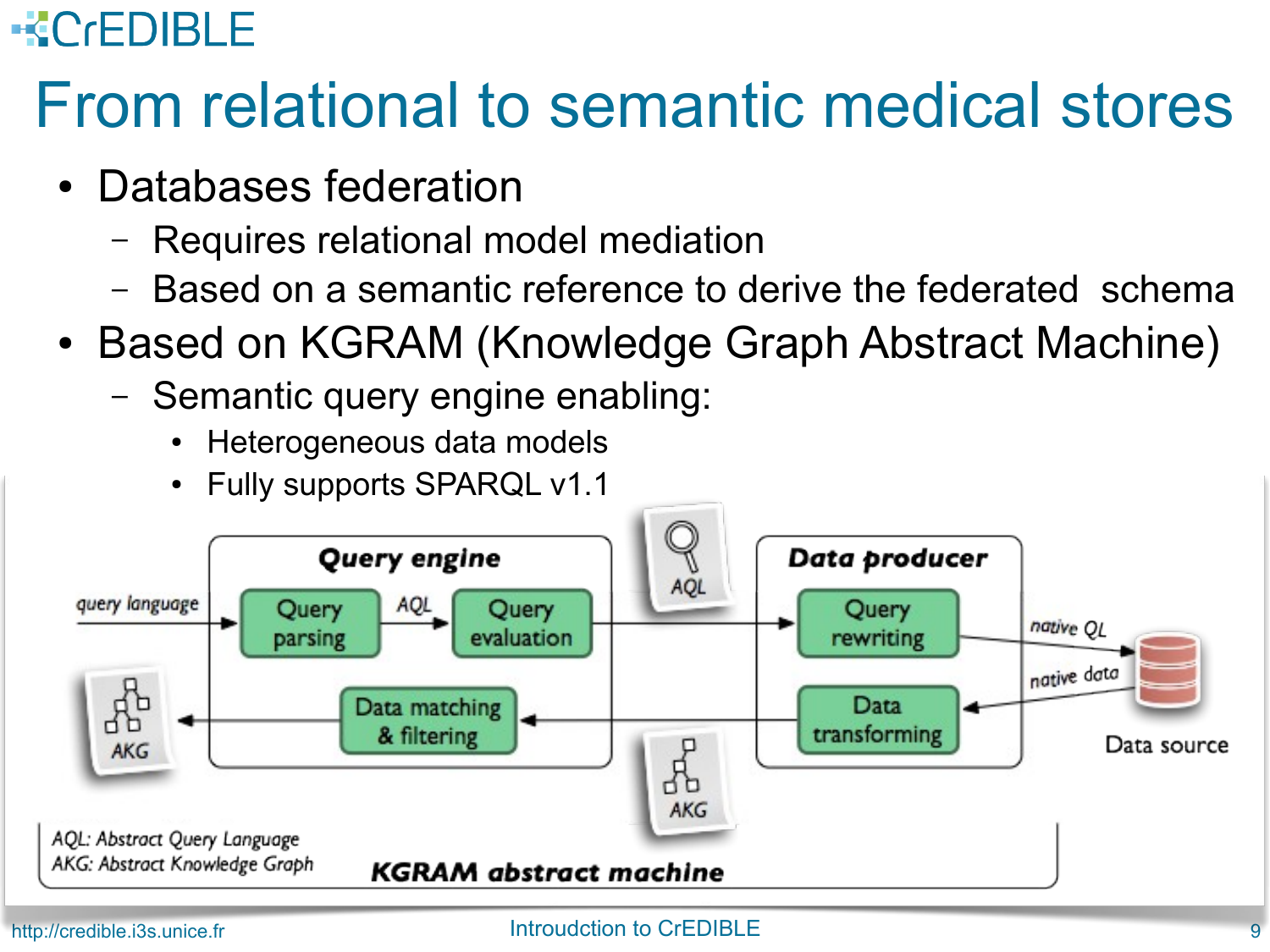• KGRAM query processing

SELECT ?name ?date **Q**WHERE { ?x foaf:name ?name . ?x dbpedia:birthDate ?date . FILTER (CONTAINS (?name, 'Bob')) }

• Asynchronous execution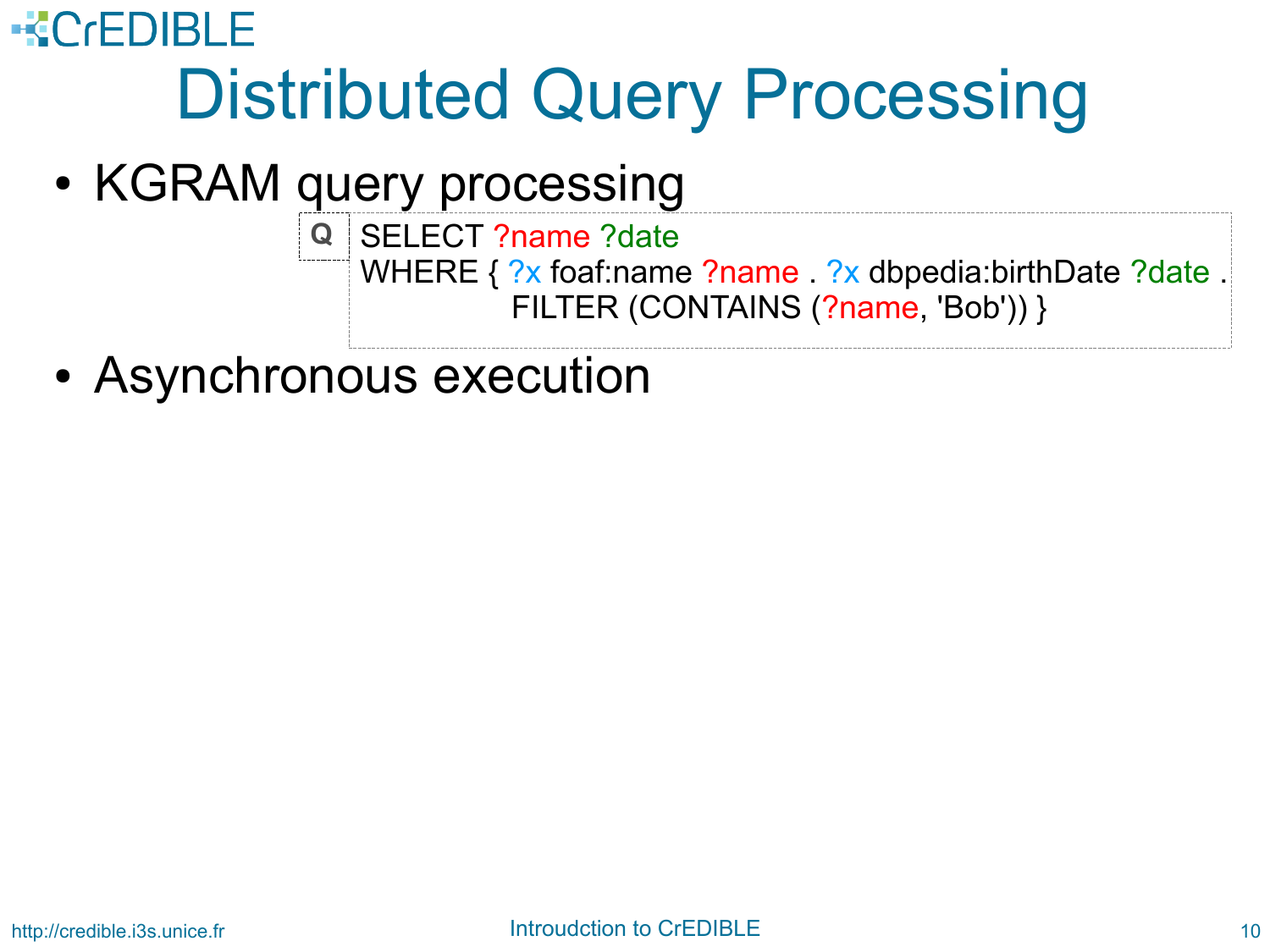• KGRAM query processing

**Q1** FILTER (CONTAINS (?name, 'Bob')) } **Q2** SELECT ?name ?date **Q**WHERE { ?x foaf:name ?name . ?x dbpedia:birthDate ?date

• Asynchronous execution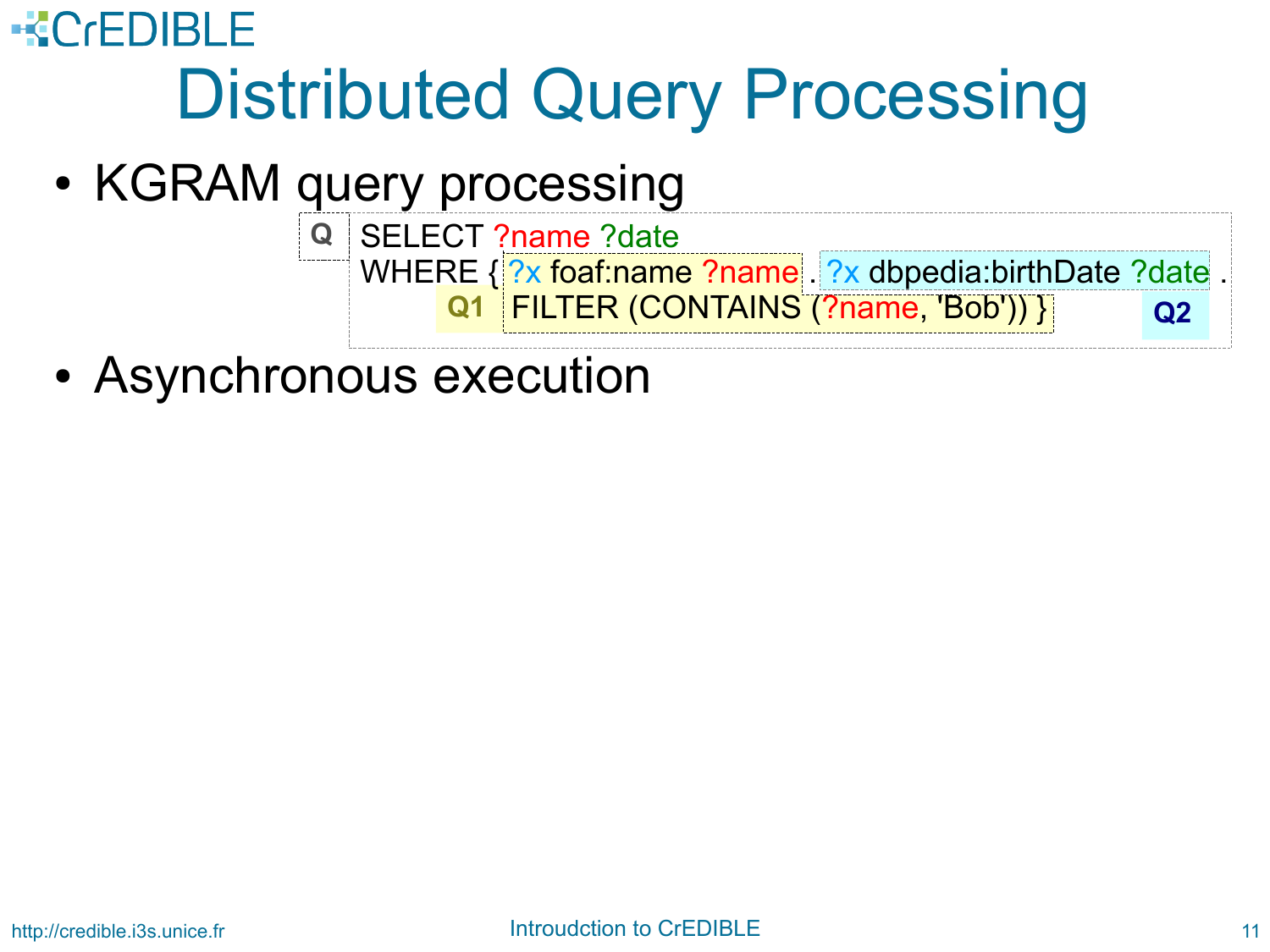- KGRAM query processing
	- **Q1** FILTER (CONTAINS (?name, 'Bob')) } **Q2** SELECT ?name ?date **Q** WHERE { ?x foaf:name ?name . ?x dbpedia:birthDate ?date
- Asynchronous execution

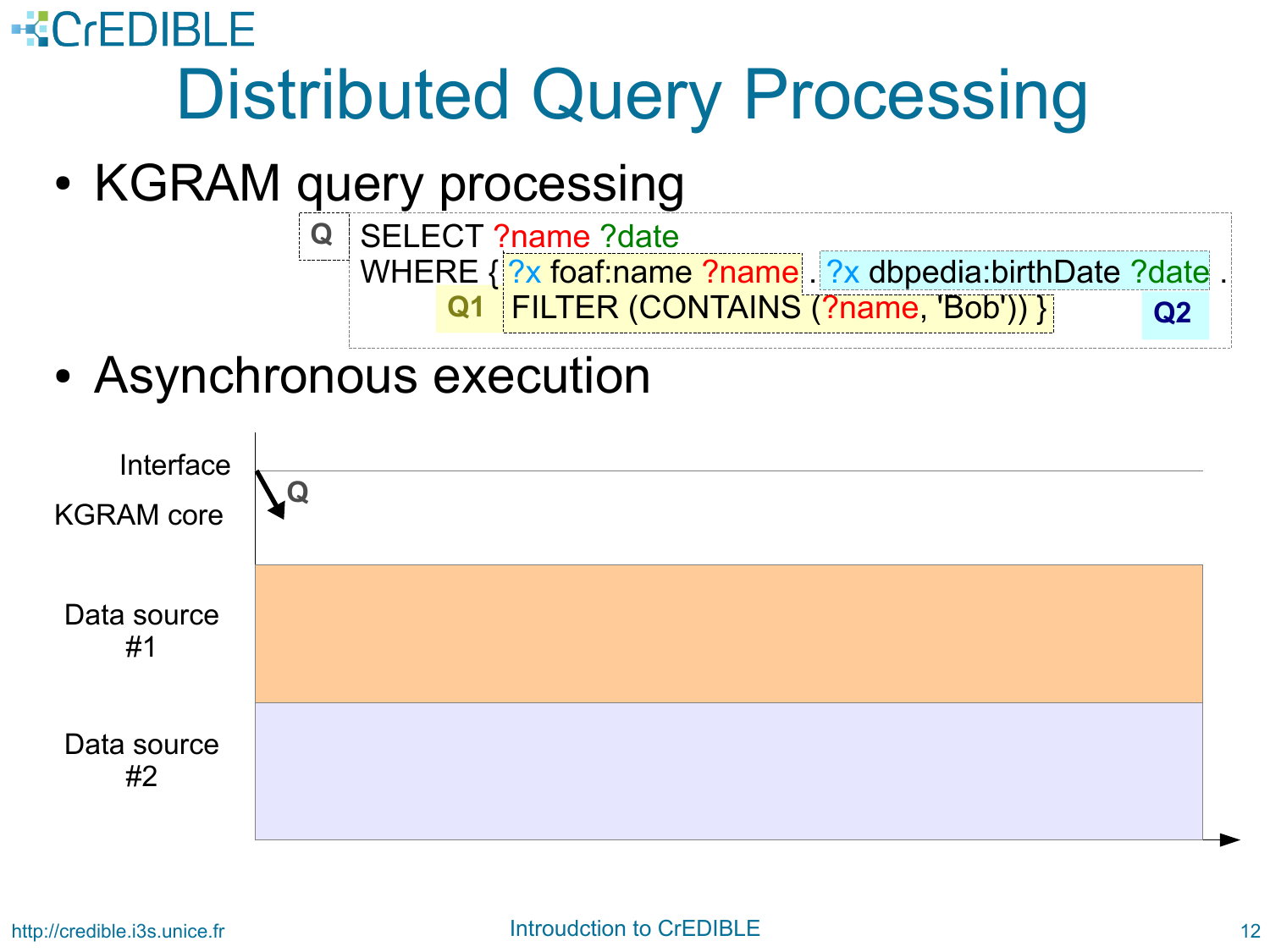- KGRAM query processing
	- **Q1** FILTER (CONTAINS (?name, 'Bob')) } **Q2** SELECT ?name ?date **Q** WHERE { ?x foaf:name ?name . ?x dbpedia:birthDate ?date
- Asynchronous execution

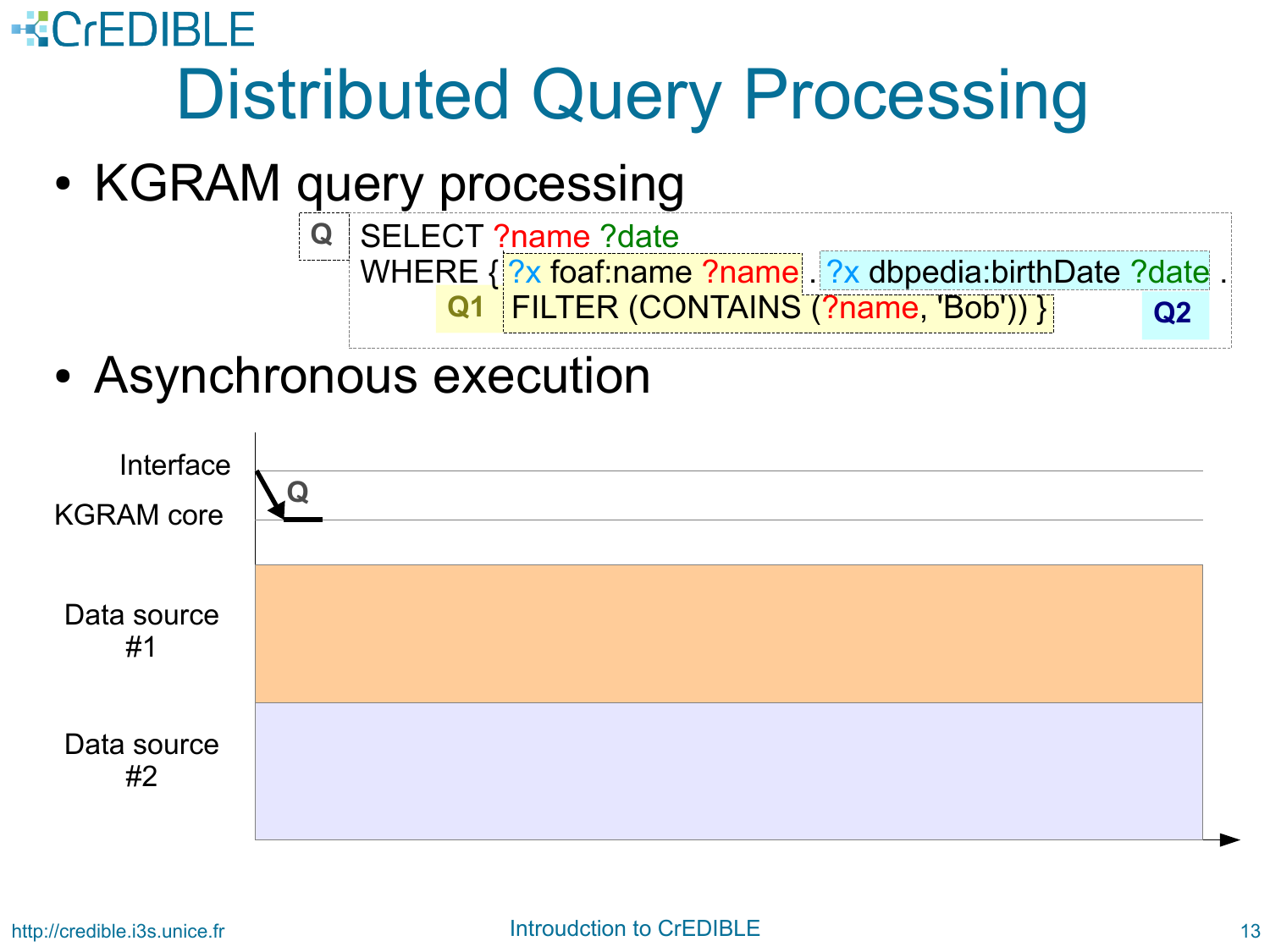- KGRAM query processing
	- **Q1** FILTER (CONTAINS (?name, 'Bob')) } **Q2** SELECT ?name ?date **Q** WHERE { ?x foaf:name ?name . ?x dbpedia:birthDate ?date
- Asynchronous execution

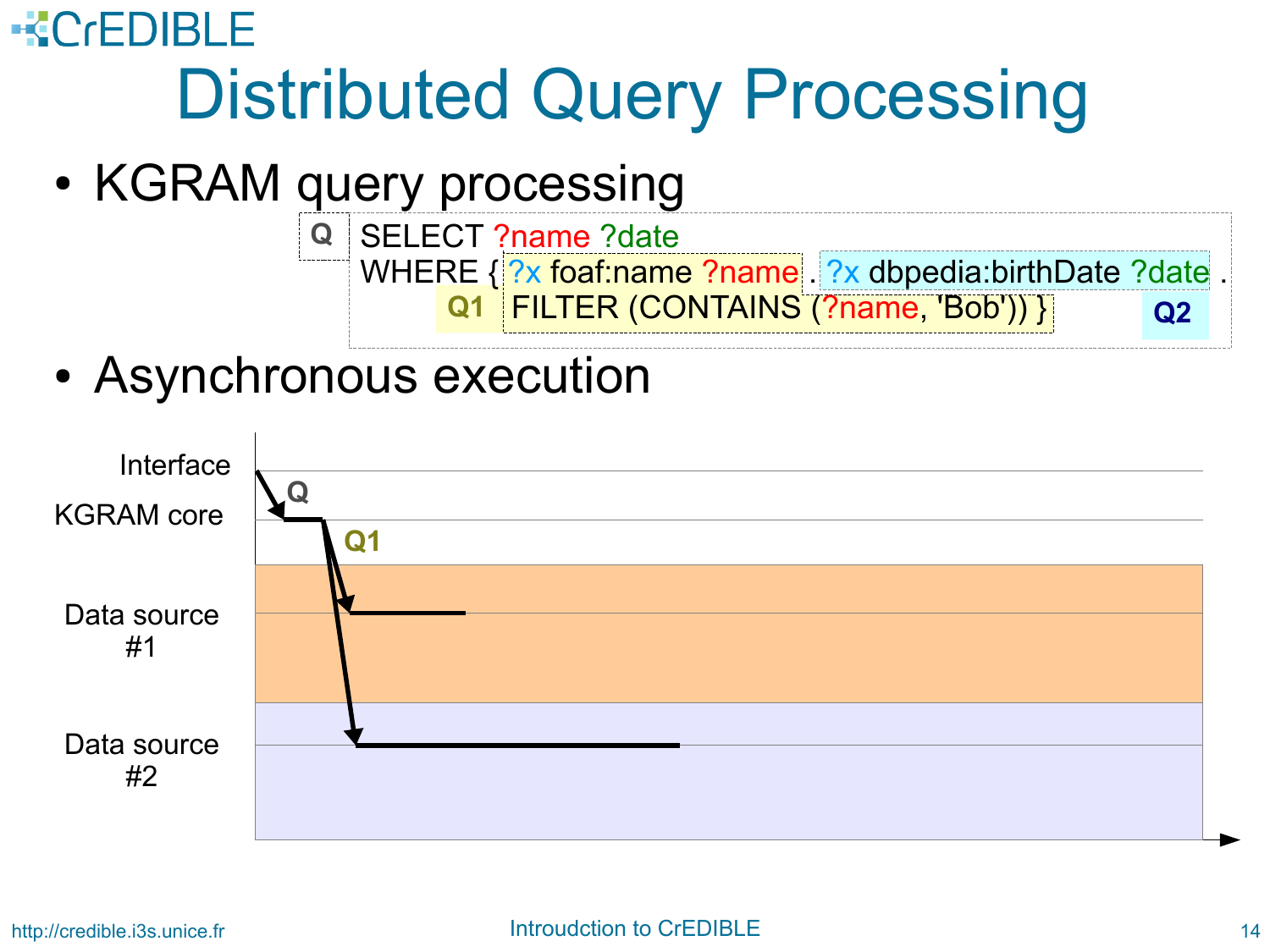- KGRAM query processing
	- **Q1** FILTER (CONTAINS (?name, 'Bob')) } **Q2** SELECT ?name ?date **Q** WHERE { ?x foaf:name ?name . ?x dbpedia:birthDate ?date
- Asynchronous execution

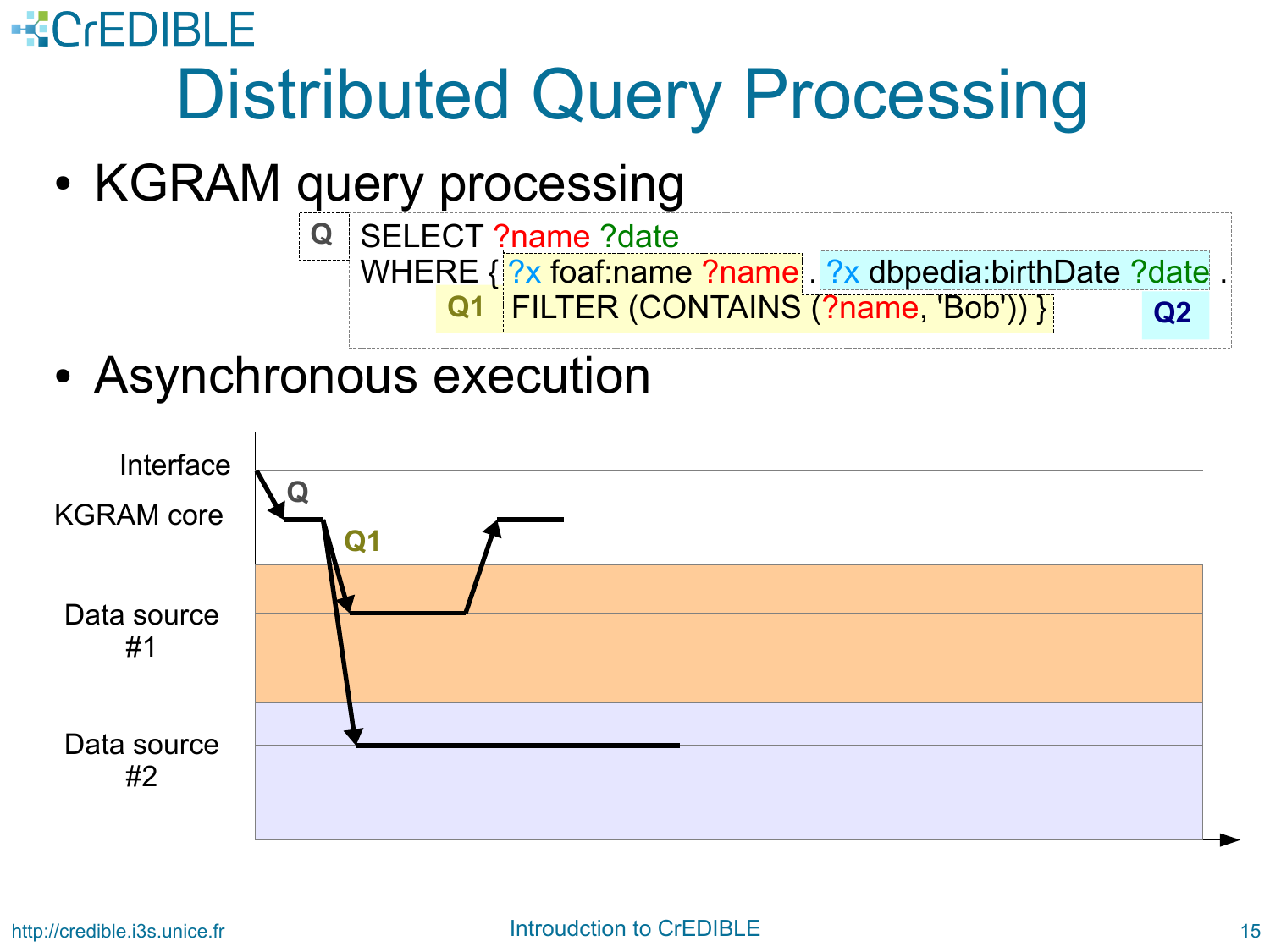## $-CFDRF$ Distributed Query Processing

- KGRAM query processing
	- **Q1** SELECT ?name ?date **Q** WHERE { ?x foaf:name ?name . ?x dbpedia:birthDate ?date FILTER (CONTAINS (?name, 'Bob')) } **Q2**
- Asynchronous execution

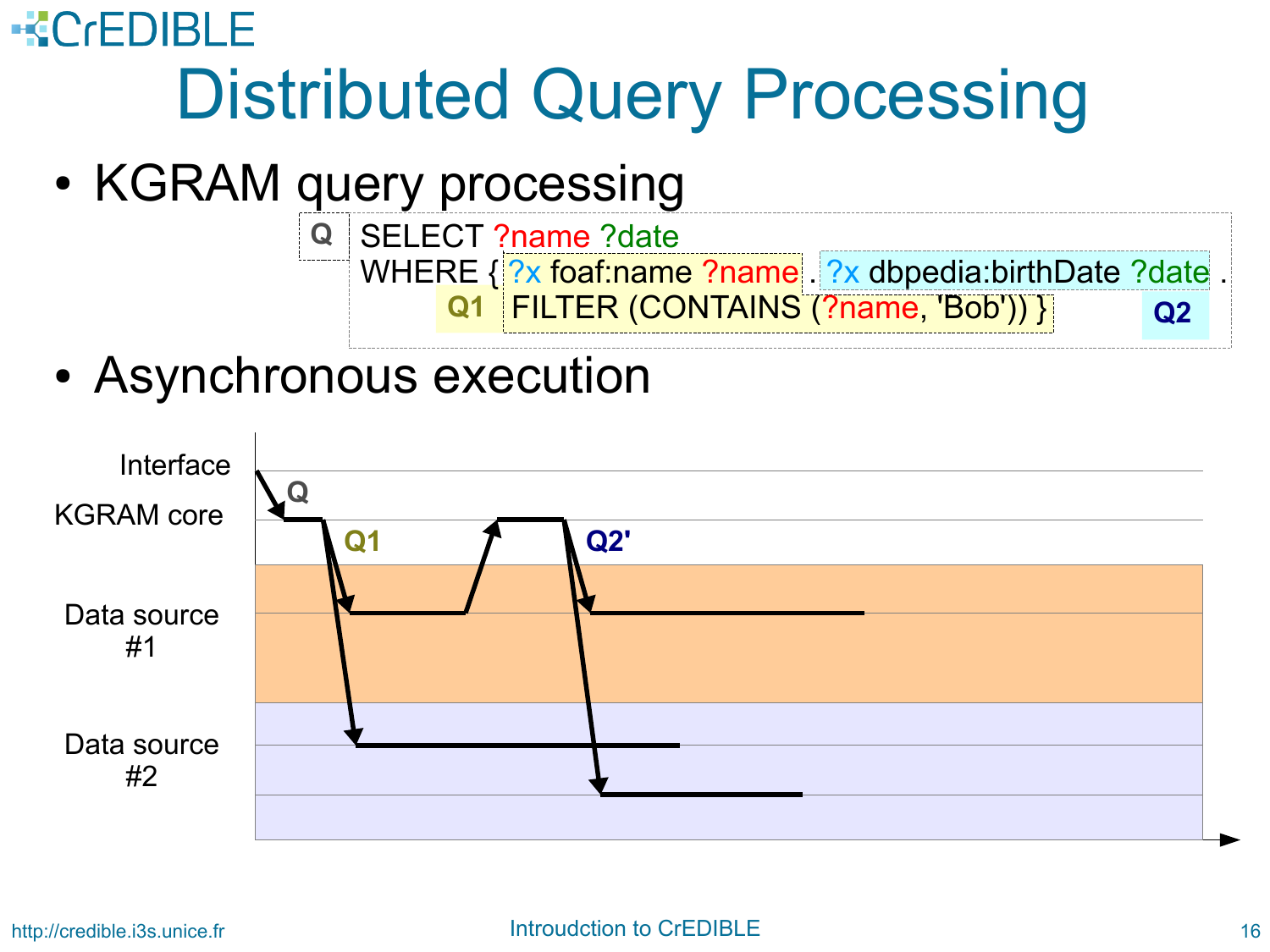## $-CFDBF$ Distributed Query Processing

- KGRAM query processing
	- **Q1** SELECT ?name ?date **Q** WHERE { ?x foaf:name ?name . ?x dbpedia:birthDate ?date FILTER (CONTAINS (?name, 'Bob')) } **Q2**
- Asynchronous execution

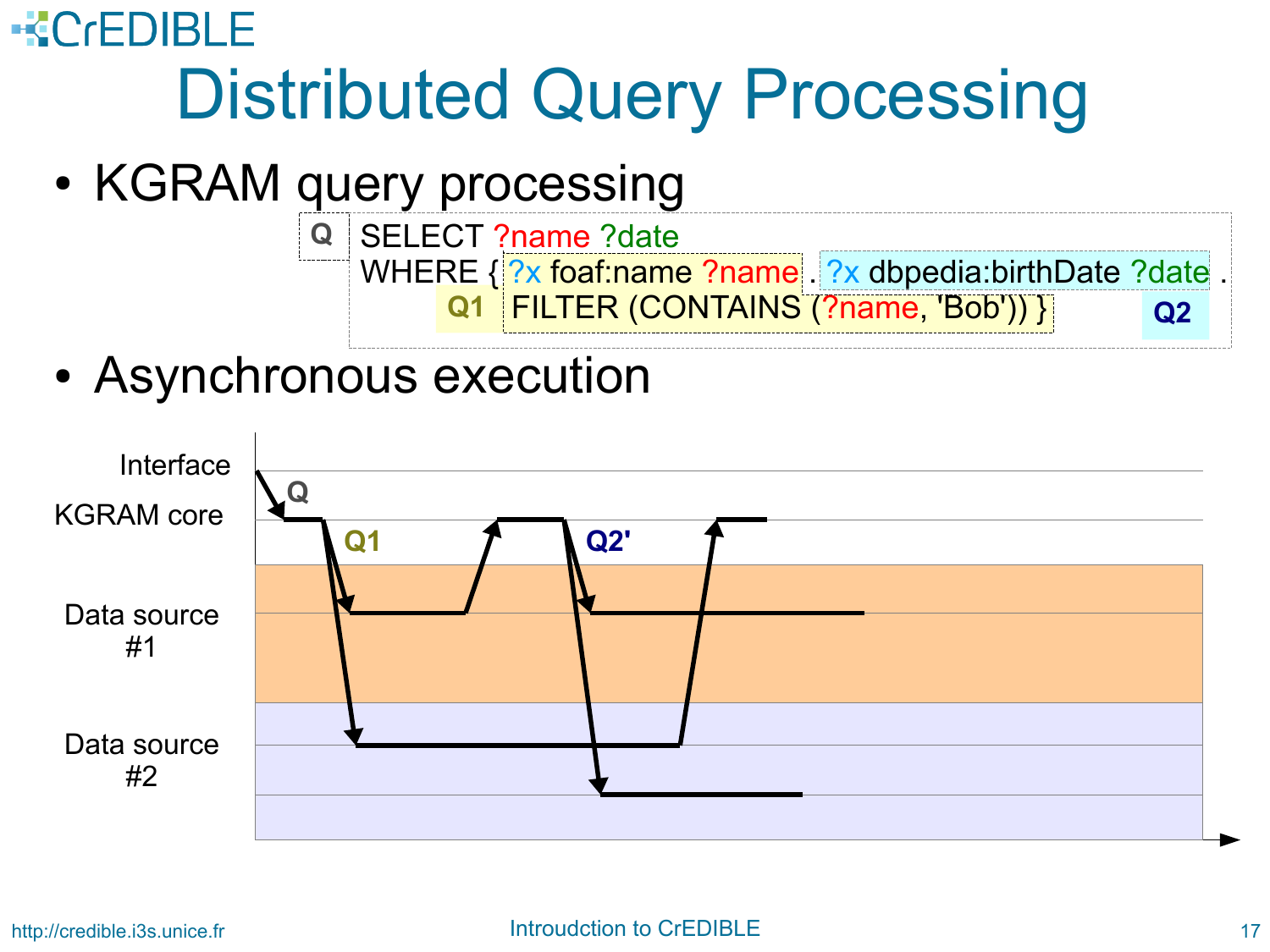## $-CFDBF$ Distributed Query Processing

- KGRAM query processing
	- **Q1** SELECT ?name ?date **Q** WHERE { ?x foaf:name ?name . ?x dbpedia:birthDate ?date FILTER (CONTAINS (?name, 'Bob')) } **Q2**
- Asynchronous execution

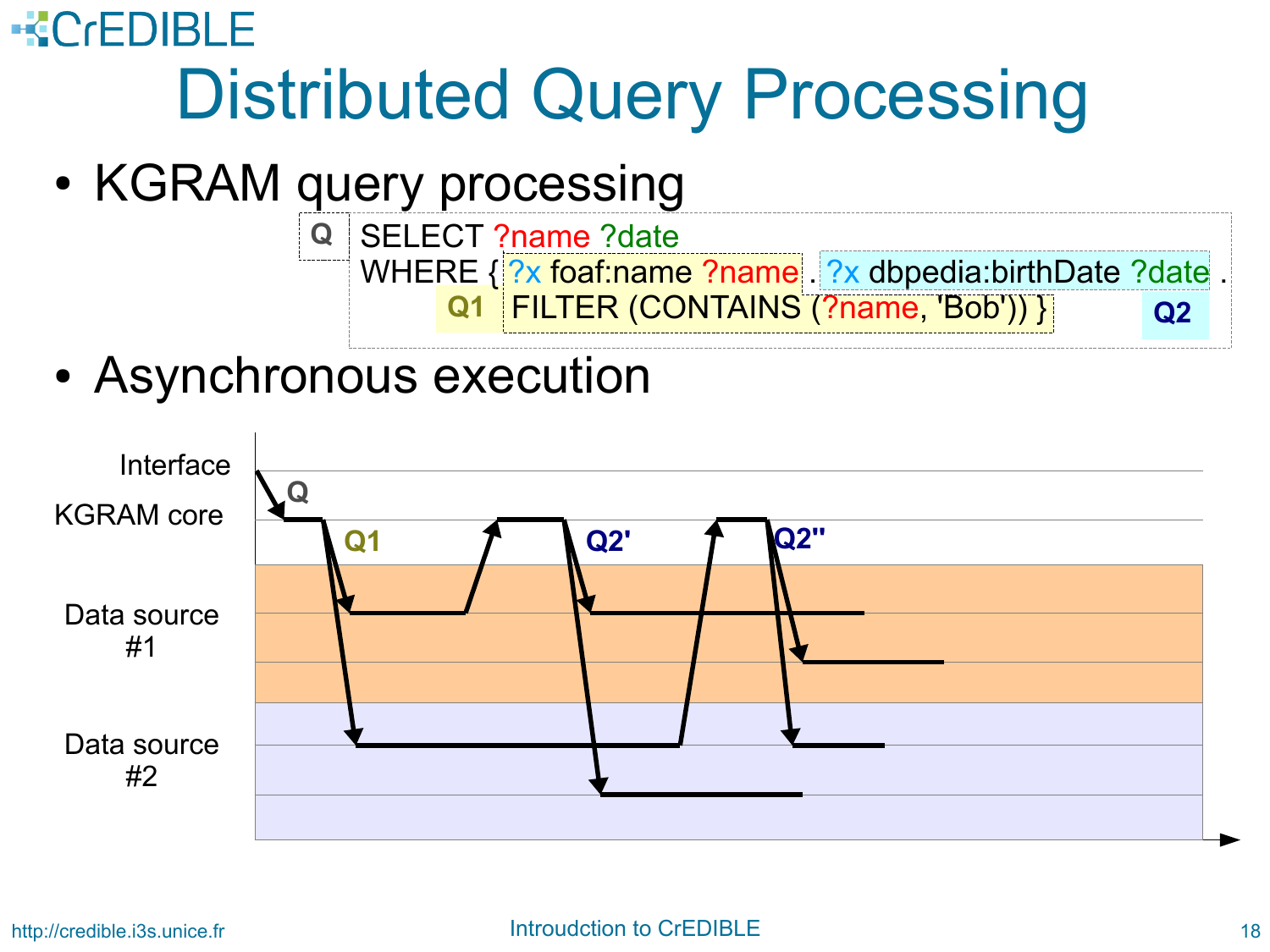## $-CFDBF$ Distributed Query Processing

- KGRAM query processing
	- **Q1** SELECT ?name ?date **Q** WHERE { ?x foaf:name ?name . ?x dbpedia:birthDate ?date FILTER (CONTAINS (?name, 'Bob')) } **Q2**
- Asynchronous execution

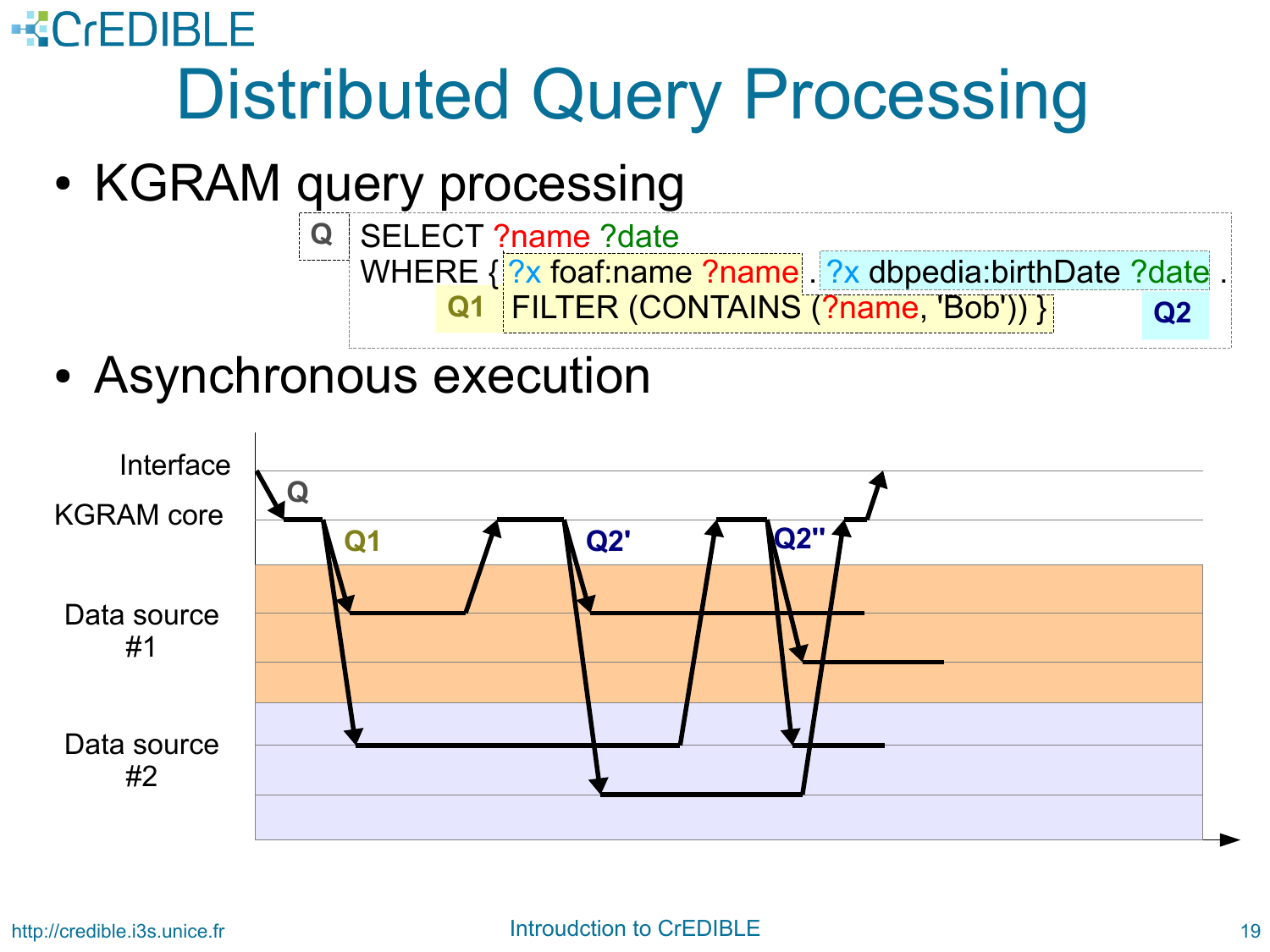- KGRAM query processing
	- **Q1** SELECT ?name ?date **Q** WHERE { ?x foaf:name ?name . ?x dbpedia:birthDate ?date FILTER (CONTAINS (?name, 'Bob')) } **Q2**
- Asynchronous execution

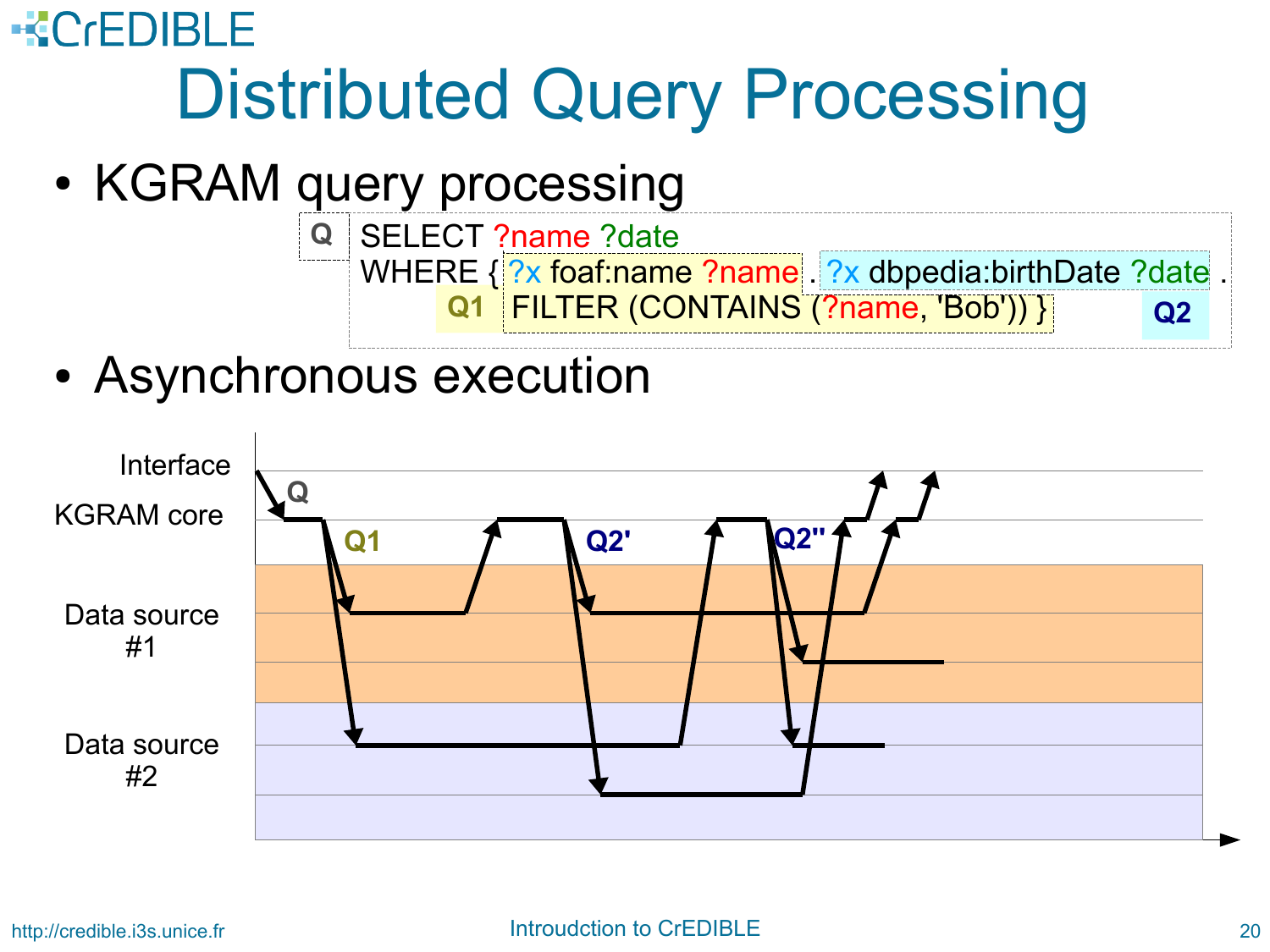- KGRAM query processing
	- **Q1** SELECT ?name ?date **Q** WHERE { ?x foaf:name ?name . ?x dbpedia:birthDate ?date FILTER (CONTAINS (?name, 'Bob')) } **Q2**
- Asynchronous execution

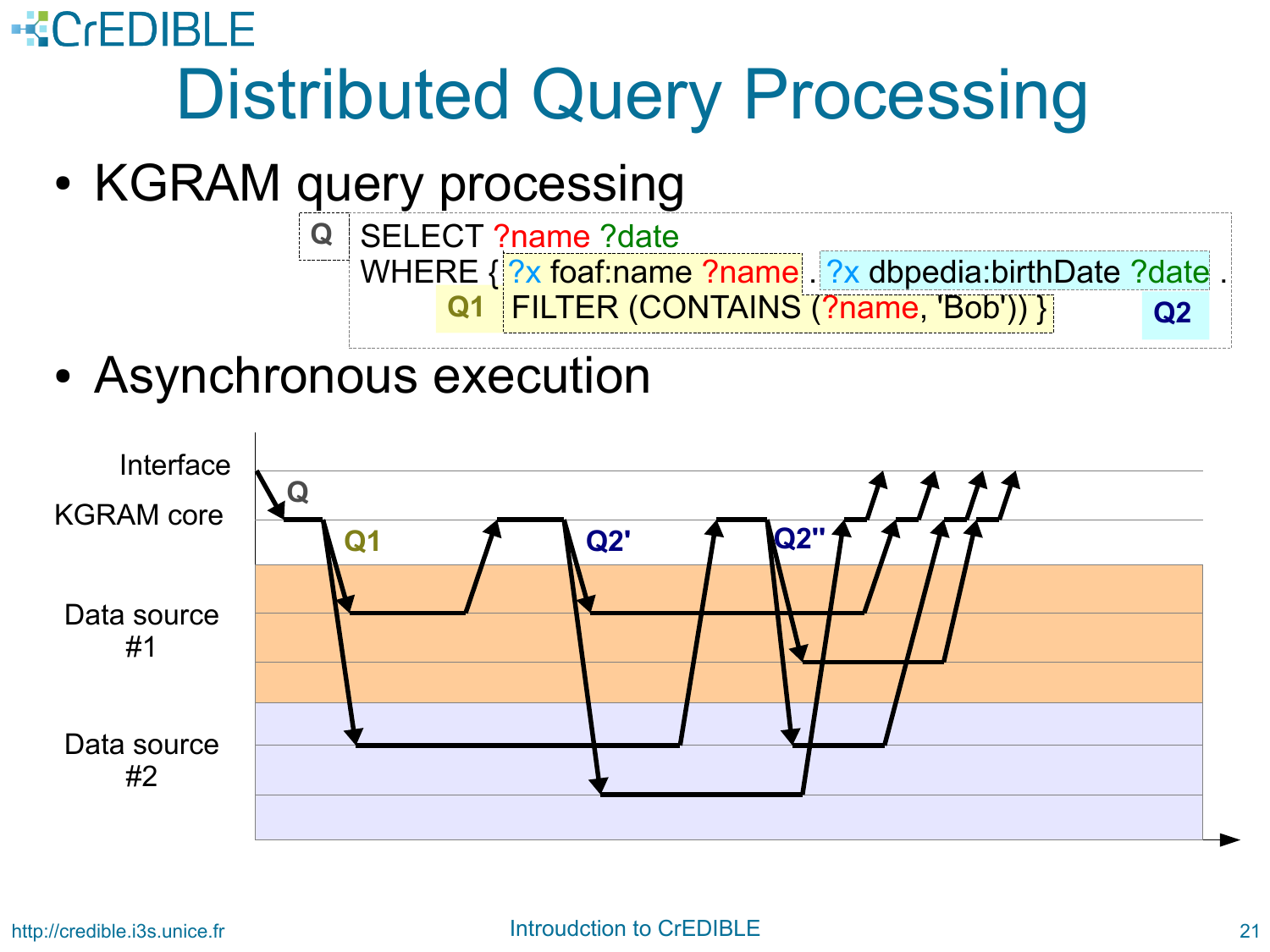#### **KCrEDIBLE**

## Knowledge exploitation for data analysis

- Fine-grained annotation traces generated at run-time
- Summary generated by inference rules application
	- Produce relevant and human-tractable experiment summaries

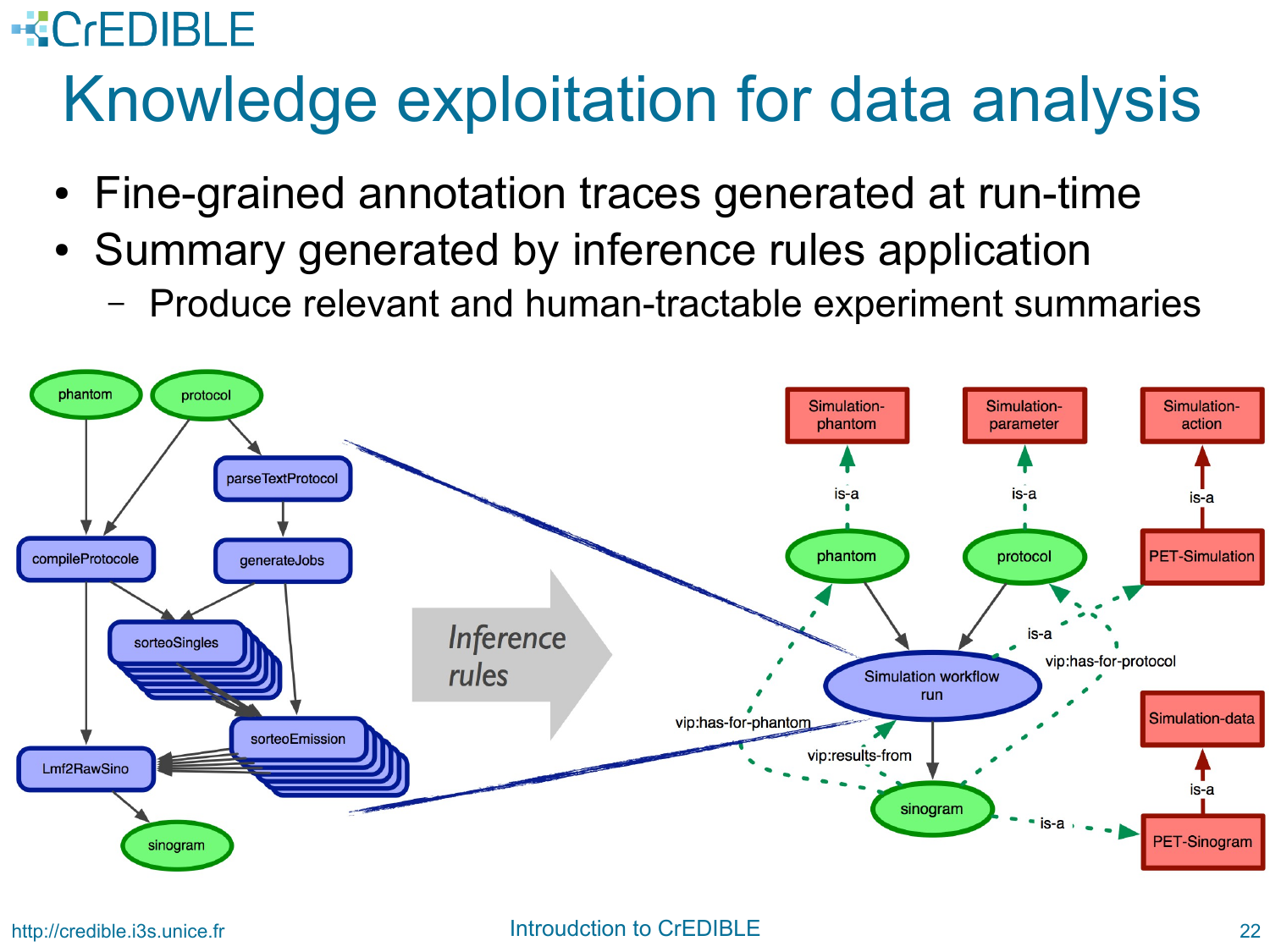#### **KCrEDIBLE**

# Workshop schedule

- Wednesday  $2^{nd}$  (afternoon)
	- 14:30 Session on data repositories and use of clinical data
	- 19:30 Diner at hotel Omega
- Thursday 3<sup>rd</sup>
	- 9:00 Session on Biomedical ontologies
	- 14:00 Session on Data mediation
	- 16:15 Session on Data federation
- Friday  $4^{\text{th}}$  (morning)
	- 9:00 Session on Knowledge graphs and reasoning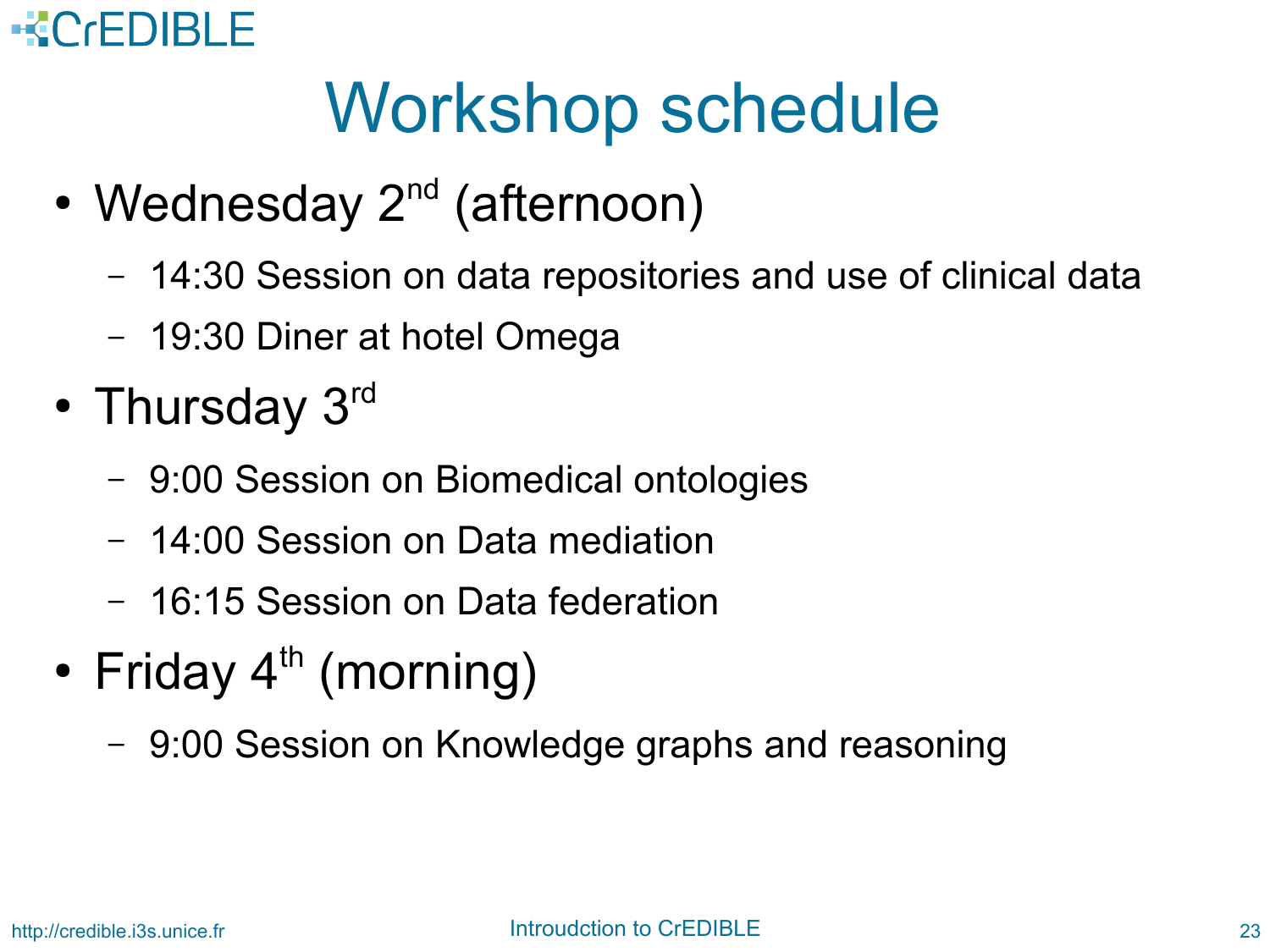#### **EC**<sub>r</sub>EDIBLE Data repositories for secondary use of clinical and research data

- Conveners: Bernard Gibaud, Alban Gaignard
- Scientific questions:
	- Data indexing, precision of the vocabulary?
	- Data provenance, amount of data needed?
	- Data federation level required? Data sources to federate? Existing data model?
	- Access control, dealing with multiple access policies; what data to control?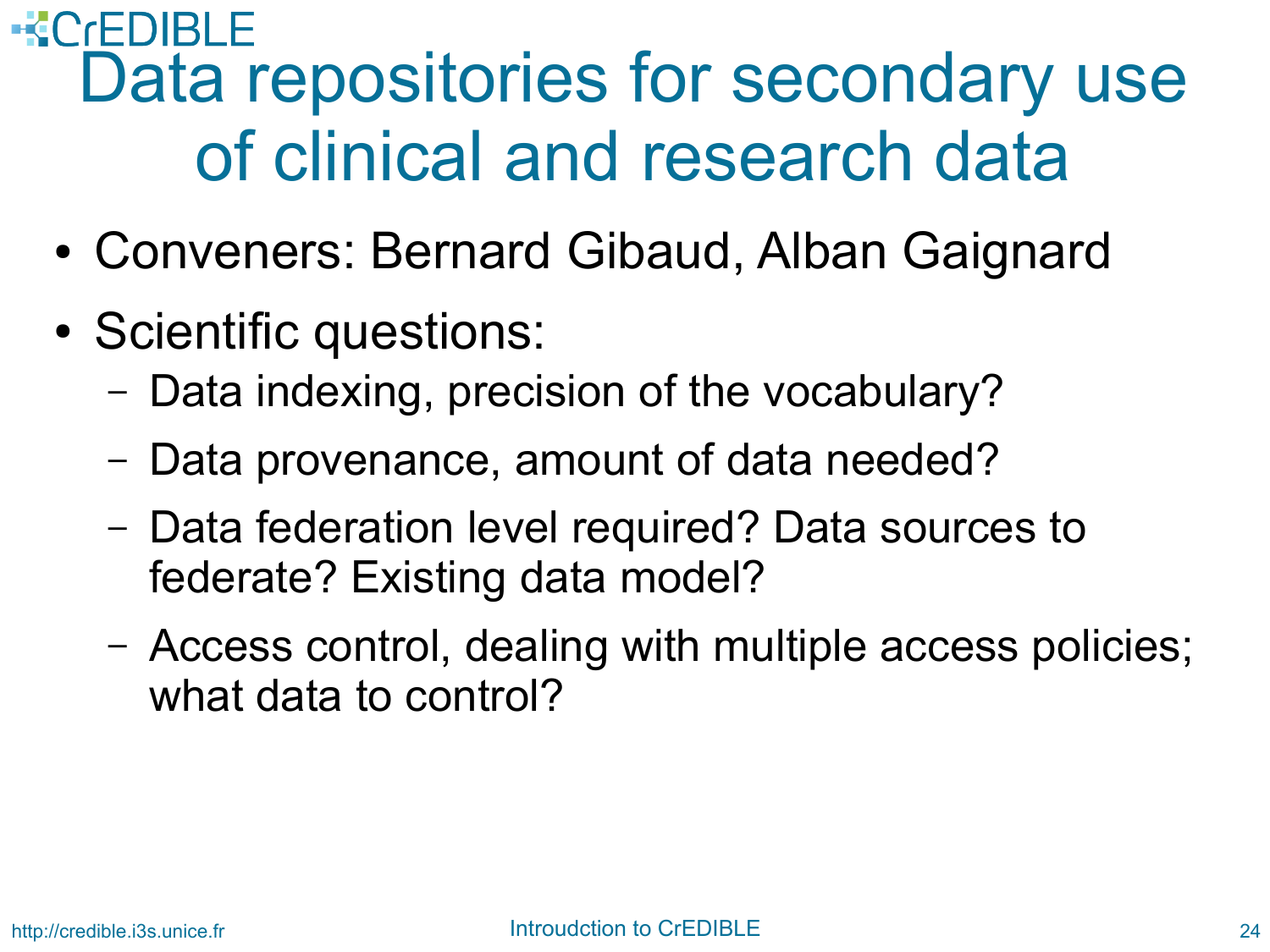

# Biomedical ontologies

- Conveners: Bernard Gibaud, Gilles Kassel
- Scientific questions
	- Modelling mesurable related entities and their relationships
		- Modeling of complex observation data such as images
		- Modeling time varying phenomena
	- Relation with foundational ontologies
	- Relation to existing ontologies and compatibility issues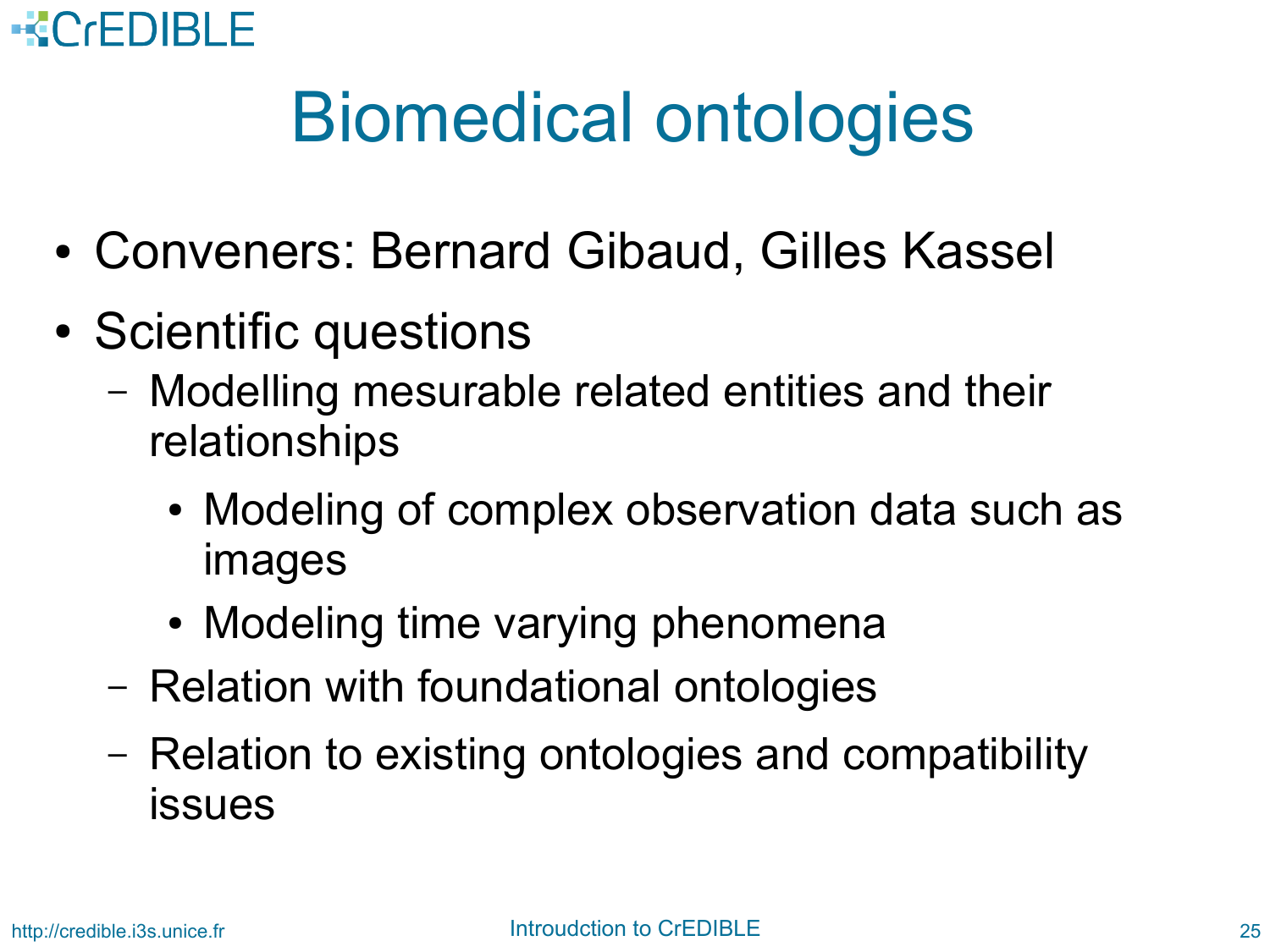

# Data mediation

- Conveners: Franck Michel, Johan Montagnat
- Scientific questions
	- Are taxonomies and ontologies the appropriate reference models?
	- Is SPARQL the appropriate query language?
	- How to mediate various data sources?
		- Periodic, statical transformation (ETL)
		- Query on-the-fly
	- How to ensure access control in an heterogeneous deployment?
		- At coarse-grain (data repository)
		- At fine-grain (entity within a data repository)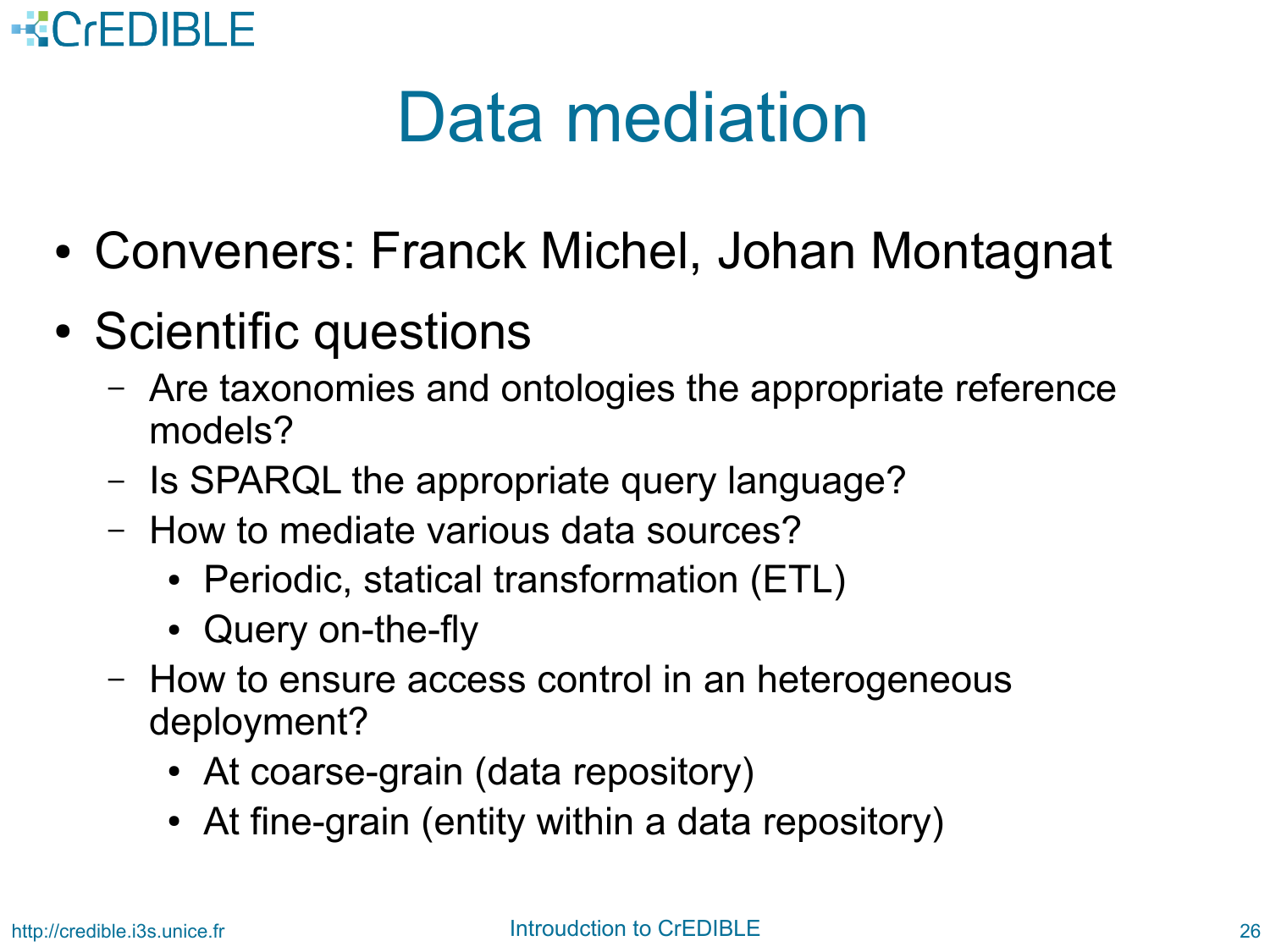

# Data federation

- Conveners: Johan Montagnat, Olivier Corby, Alban Gaignard
- Scientific questions
	- Trade-off between expressiveness and performance of query language? Is SPARQL 1.1 appropriate?
	- Performance impact of distribution?
	- Scalability? Experimentations at large-scale?
	- Reliability? Impact of lower reliability? Partial results?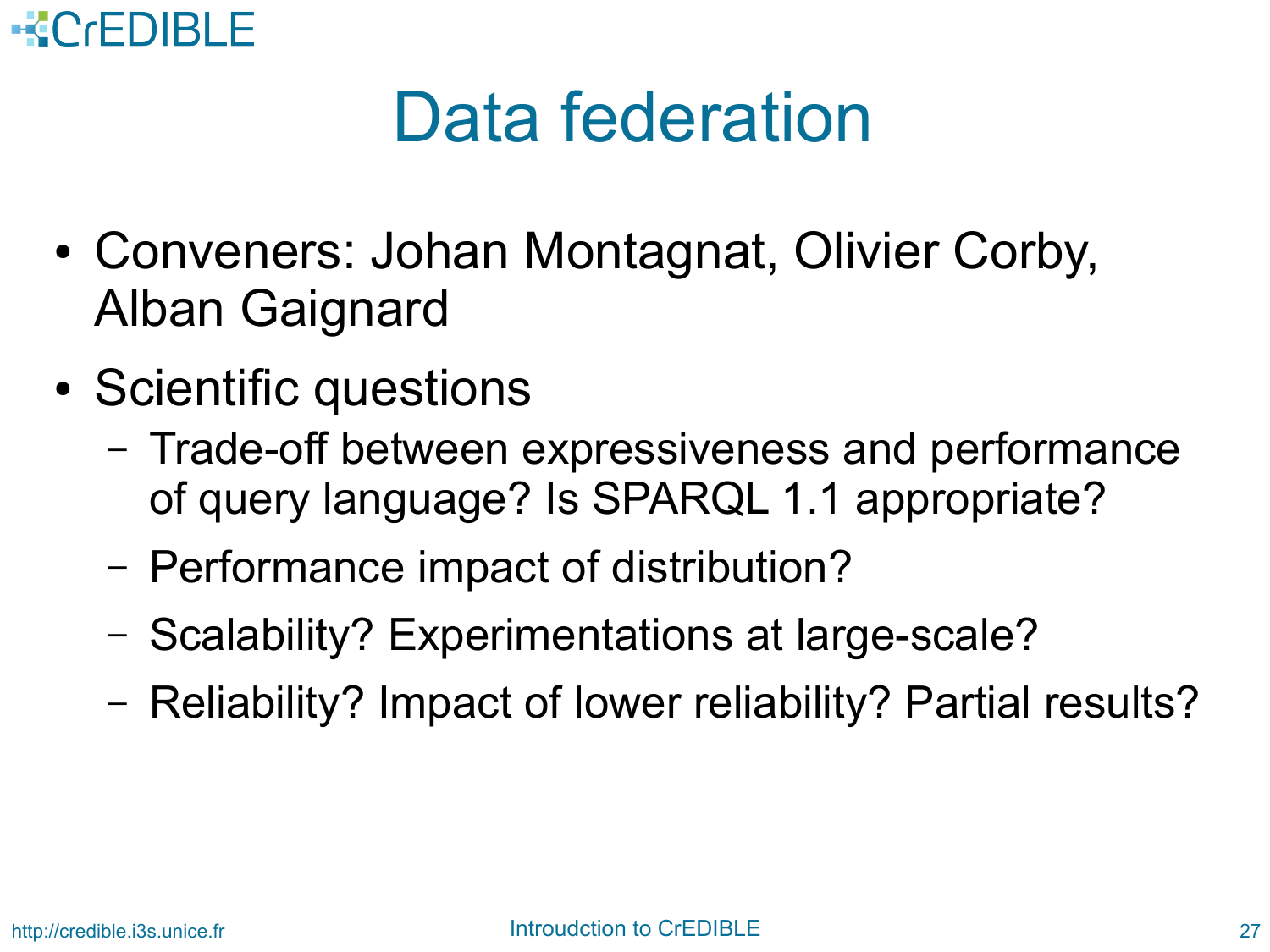

# Graphs and reasoning

- Conveners: Catherine Faron-Zucker, Olivier **Corby**
- Scientific questions
	- How to process large RDF graphs?
	- Trade-off between the amounts of data to process and the reasoning capabilities of the system.
	- Other scalability opportunities when addressing data querying
	- Large graphs visualization